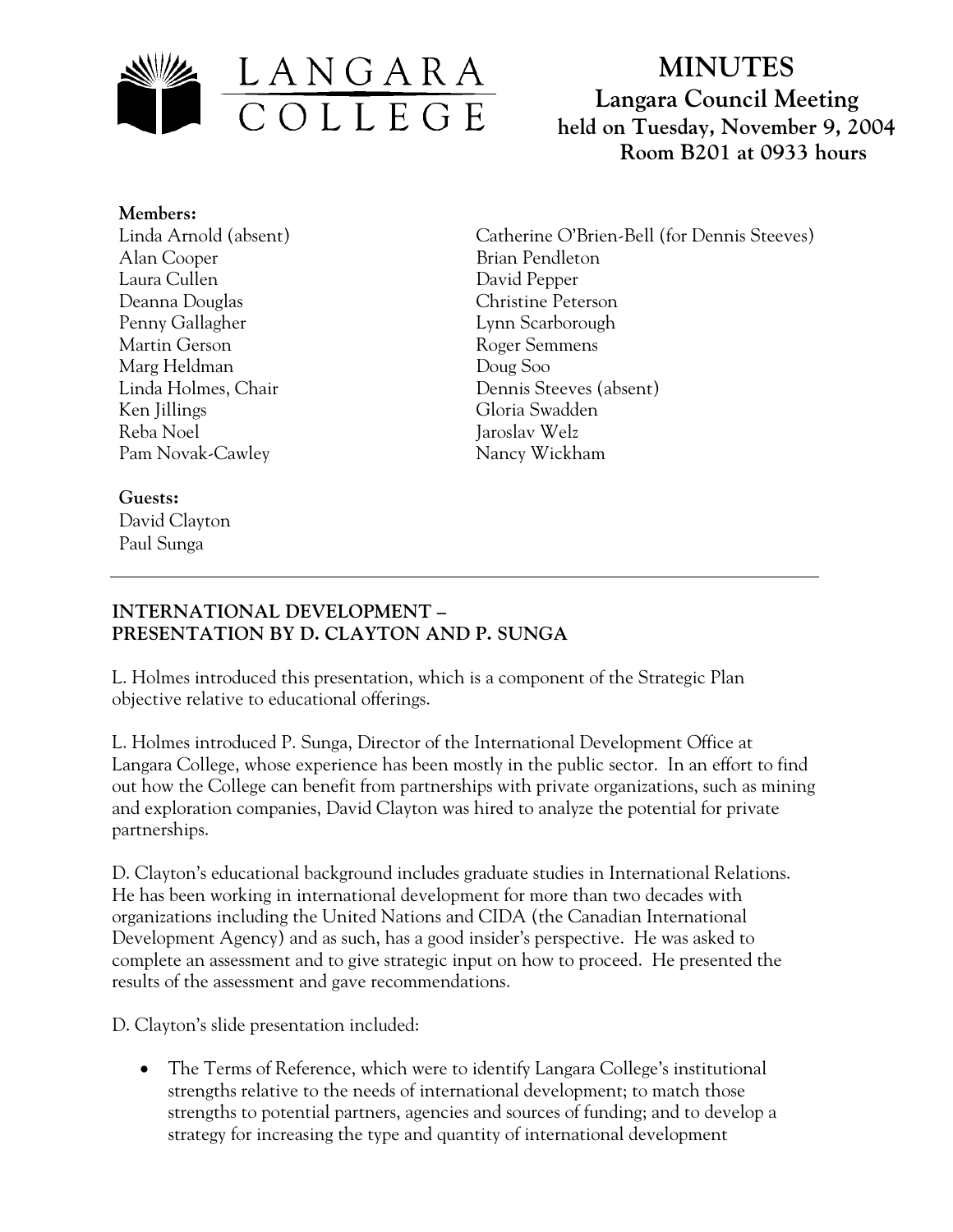Minutes of a Langara Council Meeting held on November 9, 2004 Page 2

assignments undertaken by the College.

- Two things that stood out in the assessment of Langara: on the positive side, Langara College was awarded the CIDA Award of Excellence; on the negative side, Langara College has a limited availability of staff with international experience, and the College has low visibility with donors, suppliers, and potential clients. To remedy this, D. Clayton emphasized the need to form teams with other organizations to work together and share information.
- The bidding process for contracts is becoming increasingly competitive.
- The option of public tenders for international projects and service contracts with organizations and local companies in the areas of natural resources, engineering and professional service firms, and manufacturing.
- The sources of program funding, the benefits and advantages of involvement, the expected results, and the recommended next steps.

L. Holmes said that the Strategic Plan objective was intended to offer student and employee opportunities and to expand employability. A survey was sent out to identify areas of interest; unfortunately, response was not good. She felt that it would be good experience for faculty to do what they normally do in the classroom in other places. She asked people to consider getting involved and to encourage others to do the same. There are opportunities and interested individuals should contact P. Sunga.

P. Sunga noted that the project he is currently involved in is in East Africa. P. Sunga said that the current development partner in East Africa is a medical university and hospital. We have developed a curriculum for them for outreach and public health.

As the person in charge of International Development, P. Sunga specifically brings in the public health aspect for projects. He wants to expand to other areas and while some faculty don't think that they have the background to get involved, he thinks that their skills are applicable although perhaps not in a linear fashion.

B. Pendleton recommended that a further inventory be done of the background and expertise of Langara faculty. P. Sunga said that he is keen on identifying people when the work is available; his main concern is that people may lose interest over multiple lost bids.

P. Novak-Cawley said that relative to rural health, it is difficult to define current skills. It would be helpful to know what we are aiming for.

P. Sunga said that a full report will be provided this week to L. Holmes. (Council members may pick up a copy from her office.)

L. Holmes outlined that D. Clayton and P. Sunga will devise a plan to promote the activities and options for involvement to employees.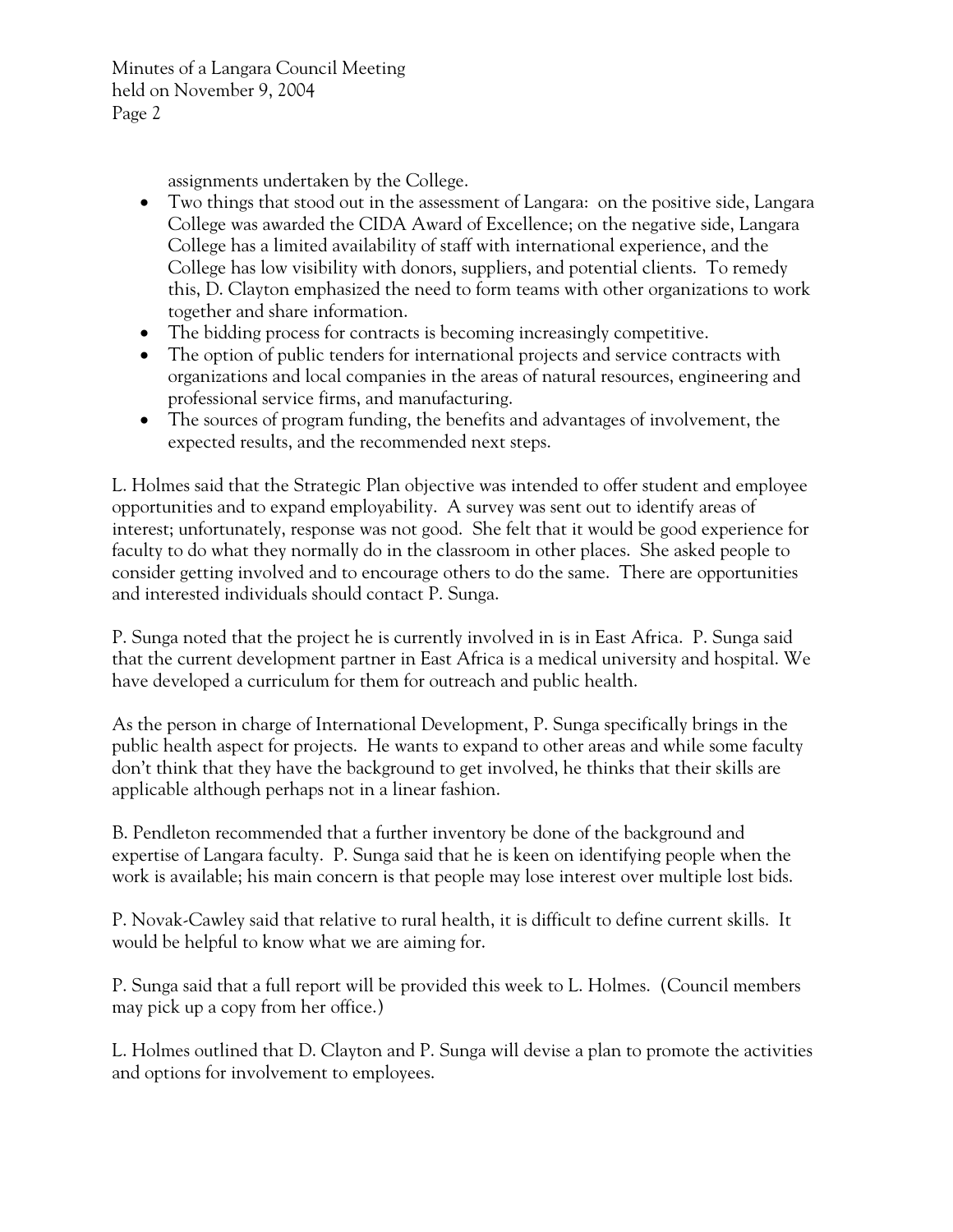Minutes of a Langara Council Meeting held on November 9, 2004 Page 3

#### **1. REVIEW OF AGENDA**

The agenda was approved as circulated.

#### **2. REVIEW OF MINUTES AND BUSINESS ARISING**

#### **a. Draft Minutes of the Meeting held on October 26, 2004**

It was moved by R. Semmens, seconded by A. Cooper **THAT the minutes of the Langara Council meeting held on October 26, 2004 be approved.** 

 **Carried unanimously** 

### **3. CURRICULUM ITEMS**

There were no curriculum items discussed.

### **4. ACTION ITEMS**

### **a. Policy #B3002 – Code of Conduct**

L. Holmes requested a revision to the Code of Conduct to clarify point 8.5(d) (see changes on page 9 of the agenda) in order to make it congruent with the practice.

It was moved by L. Cullen, seconded by P. Novak-Cawley **THAT Policy B3002 – Code of Conduct be revised as per the draft attached to the meeting agenda.** 

 **Carried unanimously** 

The policy will be revised and posted on the web.

**Action: L. Holmes**

### **5. INFORMATION ITEMS**

### **a. Langara College Open House – November 5 and 6, 2004**

L. Holmes referred attendees to the Open House article on the front page of the November 8, 2004 "By the Way …" newsletter thanking all of those who participated. She noted that there were fewer attendees than had been hoped for and she hopes that there will be